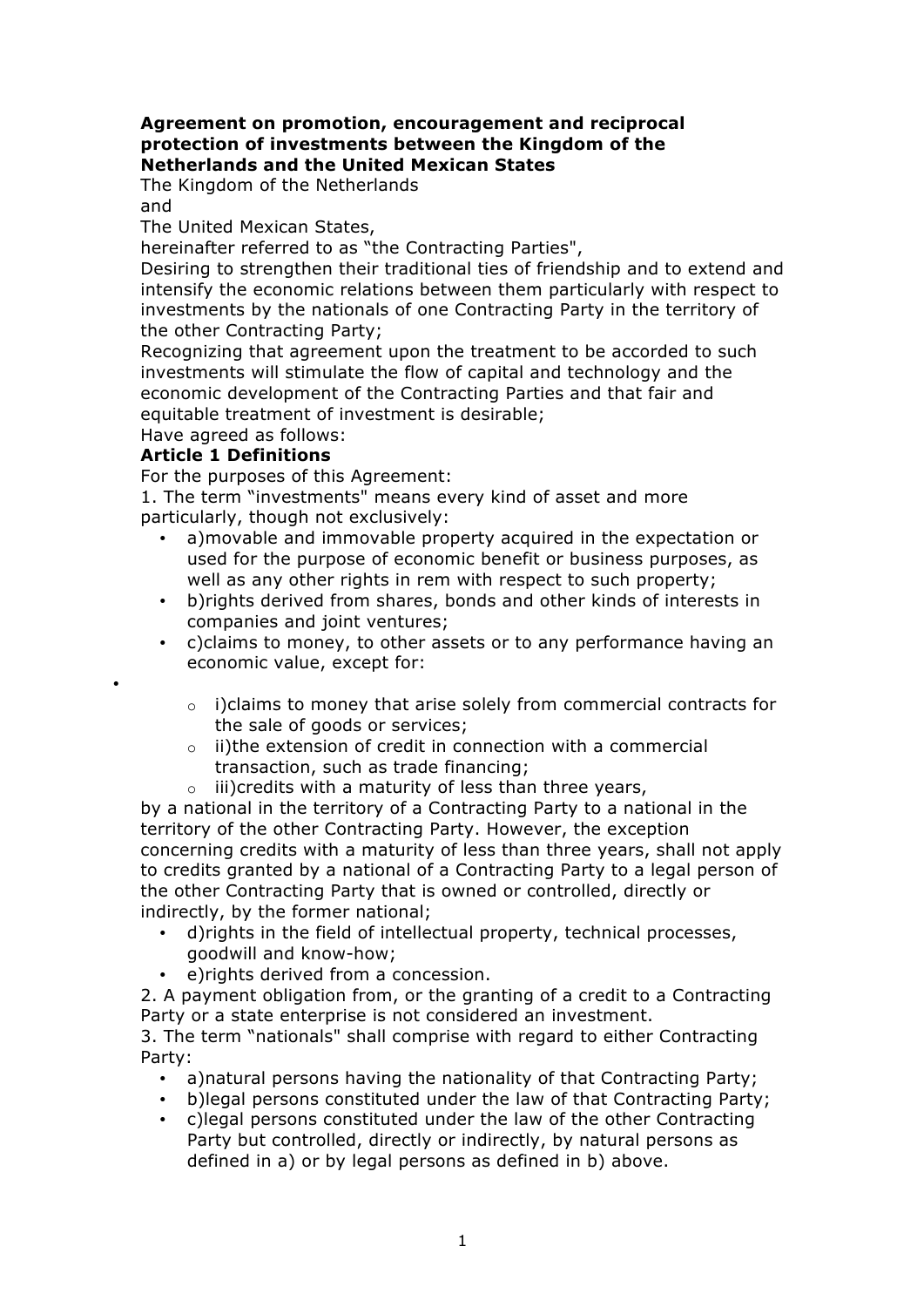4. The term "territory" includes any area adjacent to the territorial sea which, under the laws of the State concerned, and in accordance with international law, is the exclusive economic zone or continental shelf of the State concerned, in which it exercises jurisdiction or sovereign rights.

# **Article 2 Promotion of Investment**

With the aim to significantly increase bilateral investment flows, 1. Either Contracting Party shall, within the framework of its laws and regulations, promote economic cooperation through the protection in its territory of investments of nationals of the other Contracting Party. Each Contracting Party shall, subject to its right to exercise powers conferred by its laws or regulations, admit such investments.

2. The Contracting Parties may elaborate investment promotion documents and may provide each other with detailed information regarding:

- a)investment opportunities;
- b)the laws, regulations or provisions that, directly or indirectly, affect foreign investment including, among others, currency exchange and fiscal regimes; and
- c)foreign investment statistics;

in their respective territories.

#### **Article 3 Treatment**

1. Each Contracting Party shall ensure fair and equitable treatment of the investments of nationals of the other Contracting Party and shall not impair, by unjustifiable or discriminatory measures, the operation, management, maintenance, use, enjoyment or disposal thereof by those nationals. Each Contracting Party shall accord to such investments full security and protection.

2. More particularly, each Contracting Party shall accord to such investments treatment which in any case shall not be less favourable than that accorded, in relevant like circumstances, either to investments of its own nationals or to investments of nationals of any third State, whichever is more favourable to the national concerned.

3. If a Contracting Party has accorded special advantages to nationals of any third State:

- a)by virtue of agreements establishing free trade zones, customs unions, economic unions, monetary unions or similar institutions;
- b)on the basis of interim agreements leading to such unions or institutions;
- c)under an agreement for the avoidance of double taxation; or,
- d)on the basis of reciprocity with regard to taxation;

that Contracting Party shall not be obliged to accord such advantages to nationals of the other Contracting Party.

4. Each Contracting Party shall observe any other obligation in writing, it has assumed with regard to investments in its territory by nationals of the other Contracting Party. Disputes arising from such obligations shall be settled under the terms of the contracts underlying the obligations.

5. If the provisions of law of either Contracting Party or obligations under international law existing at present or established hereafter between the Contracting Parties in addition to the present Agreement contain a regulation, whether general or specific, entitling investments by nationals of the other Contracting Party to a treatment more favourable than is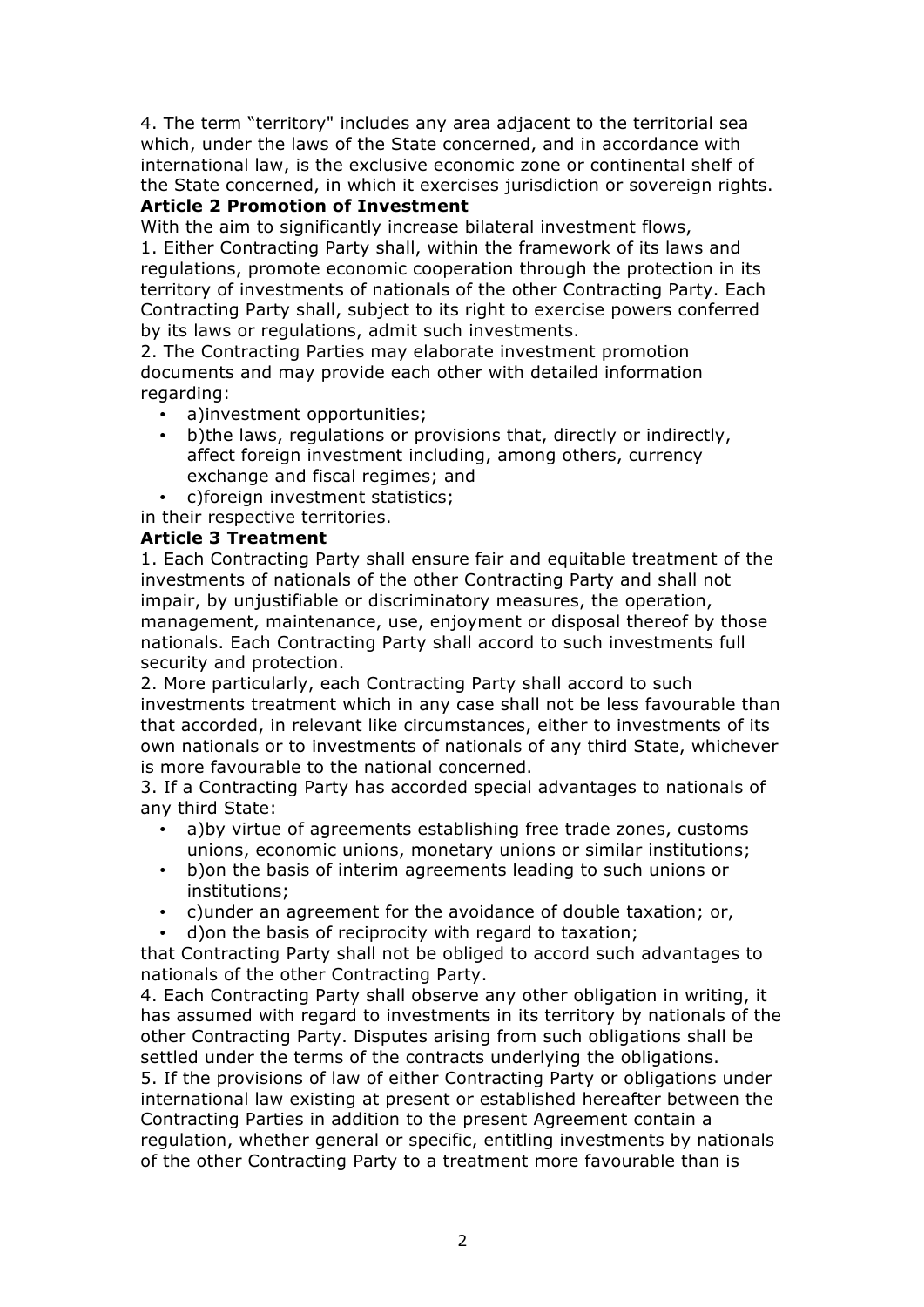provided for by the present Agreement, such regulation shall to the extent that it is more favourable prevail over the present Agreement.

## **Article 4 Transfers**

1. The Contracting Parties shall guarantee the right that payments relating to an investment may be transferred. The transfers shall be made in a freely convertible currency, without restriction or delay. Such transfers include in particular, though not exclusively:

- a) profits, interest, dividends and other current income;
- b)funds necessary for the operation or expansion of the investment;
- c)additional funds necessary for the development of an investment;
- d)funds in repayment of loans;
- e)royalties or fees;

•

- f)earnings of natural persons;
- g)the proceeds of sale or liquidation of the investment;
- h)payments arising under Article 6.

2. Notwithstanding paragraph (1) above, a Contracting Party may delay or prevent a transfer through the equitable, non-discriminatory and good faith application of measures:

- a)to protect the rights of creditors,
- b)relating to or ensuring compliance with the laws and regulations:
- o i)on the issuing, trading and dealing in securities, futures and derivatives,
- o ii)concerning reports or records of transfers, or
- c)in connection with criminal offences and orders or judgements in administrative and adjudicatory proceedings.

However, such measures and their application shall not be used as a means of avoiding the Contracting Party's commitments or obligations under the Agreement.

## **Article 5 Expropriation and Compensation**

1. Neither Contracting Party shall take any measures depriving, directly or indirectly, nationals of the other Contracting Party of their investments, unless:

- a)the measures are taken in the public interest and under due process of law,
- b)the measures are not discriminatory, and
- c)compensation is paid in accordance with paragraphs (2) to (4) of this Article.

2. Compensation shall be equivalent to the fair market value or, in the absence of such a value, to the genuine value of the expropriated investment immediately before the expropriation took place and shall not reflect any change in value occurring because the intented expropriation had become known earlier. Valuation criteria shall include the going concern value, asset value including declared tax value of tangible property, and other criteria, as appropriate, to determine the fair market value.

3. Compensation shall be paid without delay and be fully realizable. 4. The amount paid on the date of payment shall be no less than if the amount of compensation owed had been converted into a convertible currency in the international financial market on the date of expropriation, and this currency had been converted at the market rate of exchange prevailing on the date of valuation, plus the interest that had accrued at a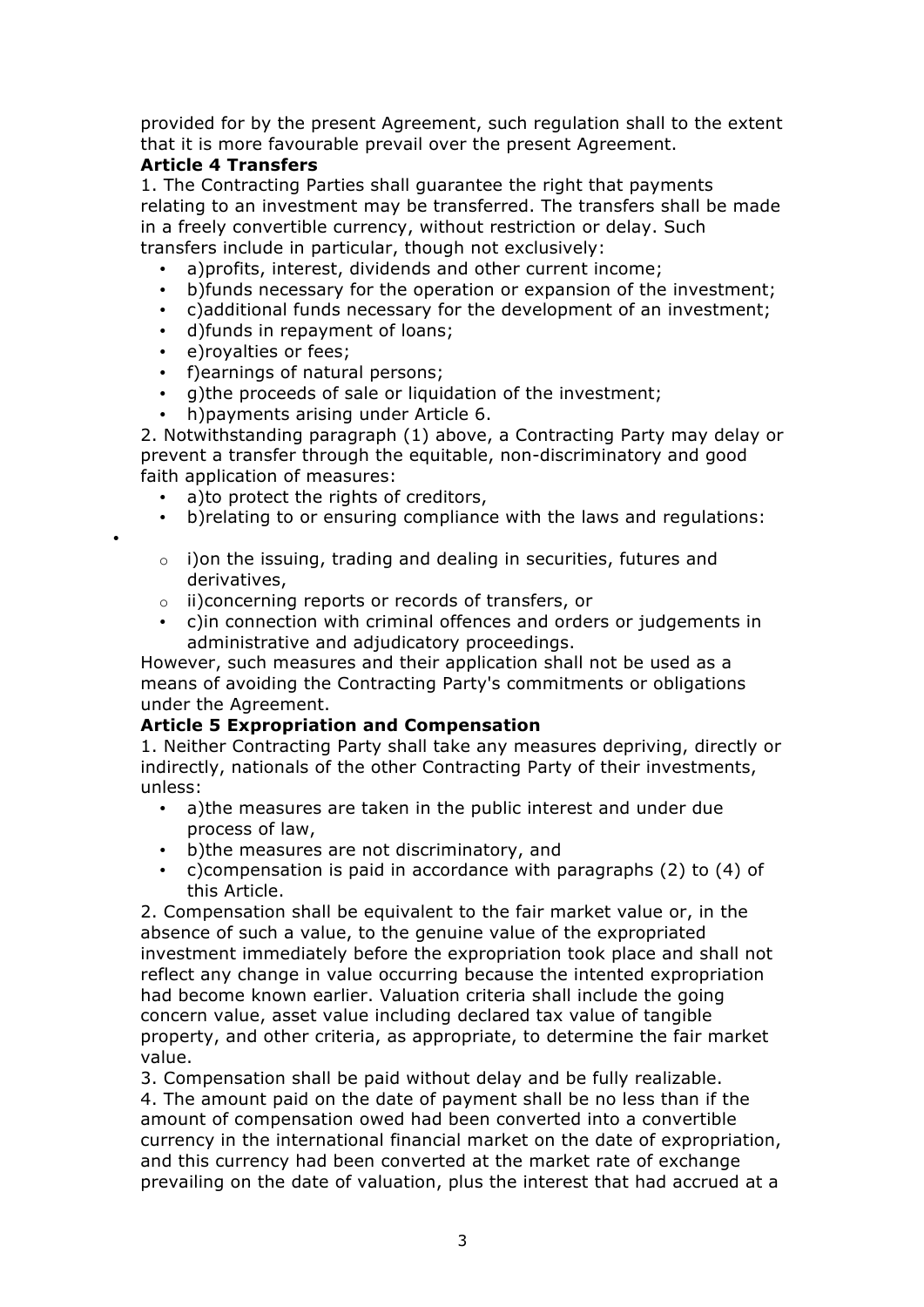normal commercial rate for such a currency from the date of expropriation until the date of payment.

#### **Article 6 Compensation for Losses**

Nationals of the one Contracting Party who suffer losses in respect of their investments in the territory of the other Contracting Party owing to acts of God, war or other armed conflict, revolution, state of national emergency, revolt, insurrection or riot shall be accorded by the latter Contracting Party treatment, as regards restitution, indemnification, compensation or other settlement, no less favourable than that which that Contracting Party accords to its own nationals or to nationals of any third State, whichever is more favourable to the nationals concerned.

#### **Article 7 Subrogation**

If the investments of a national of the one Contracting Party are insured by a wholly privately owned and controlled insurance corporation (hereinafter referred to as "insurance corporation"), against noncommercial risks or otherwise give rise to payment of indemnification in respect of such investments under a system established by law, regulation or government contract, any subrogation of the insurance corporation to the rights of the said national pursuant to the terms of such insurance or under any other indemnity given shall be recognised by the other Contracting Party. Only the national or the insurance corporation shall be entitled to exercise such rights and to engage in a dispute with respect to those rights.

#### **Article 8 Settlement of Disputes between a Contracting Party and a national of the other Contracting Party**

As regards the settlement of disputes between a Contracting Party and a national of the other Contracting Party, the provisions of the Schedule forming an integral part of this Agreement are applicable.

## **Article 9 Application**

The provisions of this Agreement shall, from the date of entry into force thereof, also apply to investments which have been made before that date.

## **Article 10 Consultations**

Either Contracting Party may propose the other Contracting Party that consultations be held on any matter concerning the interpretation or application of the Agreement. The other Contracting Party shall accord sympathetic consideration to the proposal and shall afford adequate opportunity for such consultations.

**Article 11 Settlement of Disputes between the Contracting Parties** 1. Any dispute between the Contracting Parties concerning the interpretation or application of the present Agreement, which cannot be settled within a reasonable lapse of time by means of diplomatic negotiations, shall, unless the Contracting Parties have otherwise agreed, be submitted, at the request of either Contracting Party, to an arbitral tribunal, composed of three members. Each Contracting Party shall appoint one arbitrator and the two arbitrators thus appointed shall together appoint a third arbitrator as their chairman who is not a national of either Contracting Party.

2. If one of the Contracting Parties fails to appoint its arbitrator and has not proceeded to do so within two months after an invitation from the other Contracting Party to make such appointment, the latter Contracting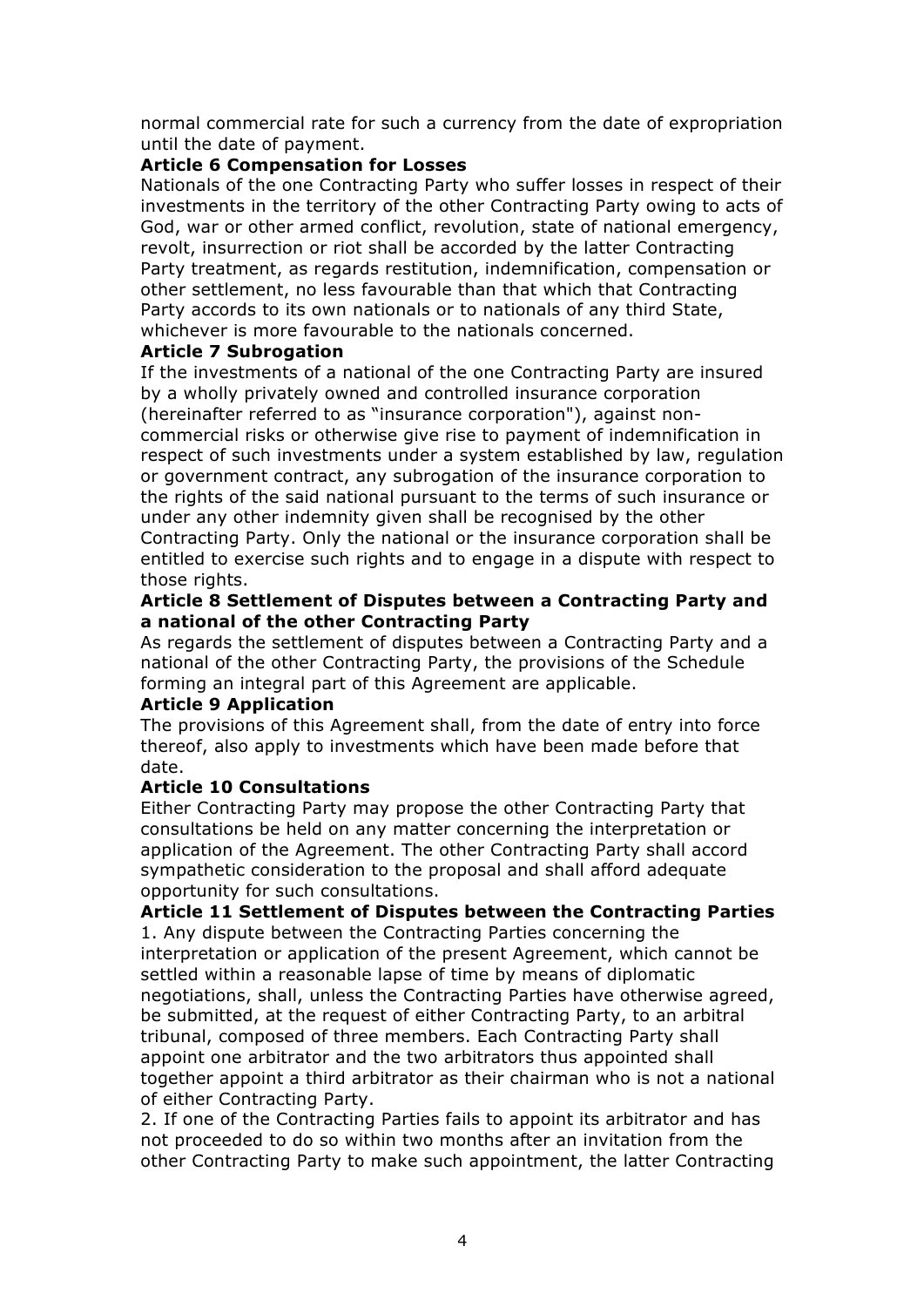Party may invite the President of the lnternational Court of Justice to make the necessary appointment.

3. If the two arbitrators are unable to reach agreement, in the two months following their appointment, on the choice of the third arbitrator, either Contracting Party may invite the President of the International Court of Justice to make the necessary appointment.

4. If, in the cases provided for in the paragraphs 2 and 3 of this Article, the President of the International Court of Justice is prevented from discharging the said function or is a national of either Contracting Party, the Vice-President shall be invited to make the necessary appointments. If the Vice-President is prevented from discharging the said function or is a national of either Contracting Party, the most senior member of the Court available who is not a national of either Contracting Party shall be invited to make the necessary appointments.

5. The tribunal shall decide on the basis of respect for the law. Before the tribunal decides, it may at any stage of the proceedings propose to the Contracting Parties that the dispute be settled amicably. The foregoing provisions shall not prejudice settlement of the dispute ex aequo et bono if the Contracting Parties so agree.

6. Unless the Contracting Parties decide otherwise, the tribunal shall determine its own procedure.

7. The tribunal shall reach its decision by a majority of votes. Such decision shall be final and binding on the Contracting Parties.

#### **Article 12 Territorial Application**

As regards the Kingdom of the Netherlands, the present Agreement shall apply to the part of the Kingdom in Europe, to the Netherlands Antilles and to Aruba, unless the notification provided for in Article 13, paragraph (1) provides otherwise.

#### **Article 13 Entry into Force and Termination**

1. The present Agreement shall enter into force on the first day of the second month following the date on which the Contracting Parties have notified each other in writing that their constitutionally required procedures have been complied with, and shall remain in force for a period of ten years.

2. Unless notice of termination has been given by either Contracting Party at least six months before the date of the expiry of its validity, the present Agreement shall be extended tacitly for periods of ten years, whereby each Contracting Party reserves the right to terminate the Agreement upon notice of at least twelve months before the date of expiry of the current period of validity.

3. In respect of investments made before the date of the termination of the present Agreement the foregoing Articles shall continue to be effective for a further period of fifteen years from that date.

4. Subject to the period mentioned in paragraph (2) of this Article, the Kingdom of the Netherlands shall be entitled to terminate the application of the present Agreement separately in respect of any of the parts of the Kingdom.

In witness whereof, the undersigned representatives, duly authorized thereto, have signed the present Agreement.

DONE at Mexico City on May thirteenth of nineteen ninety eight, in the Dutch, Spanish and English languages, the three texts being equally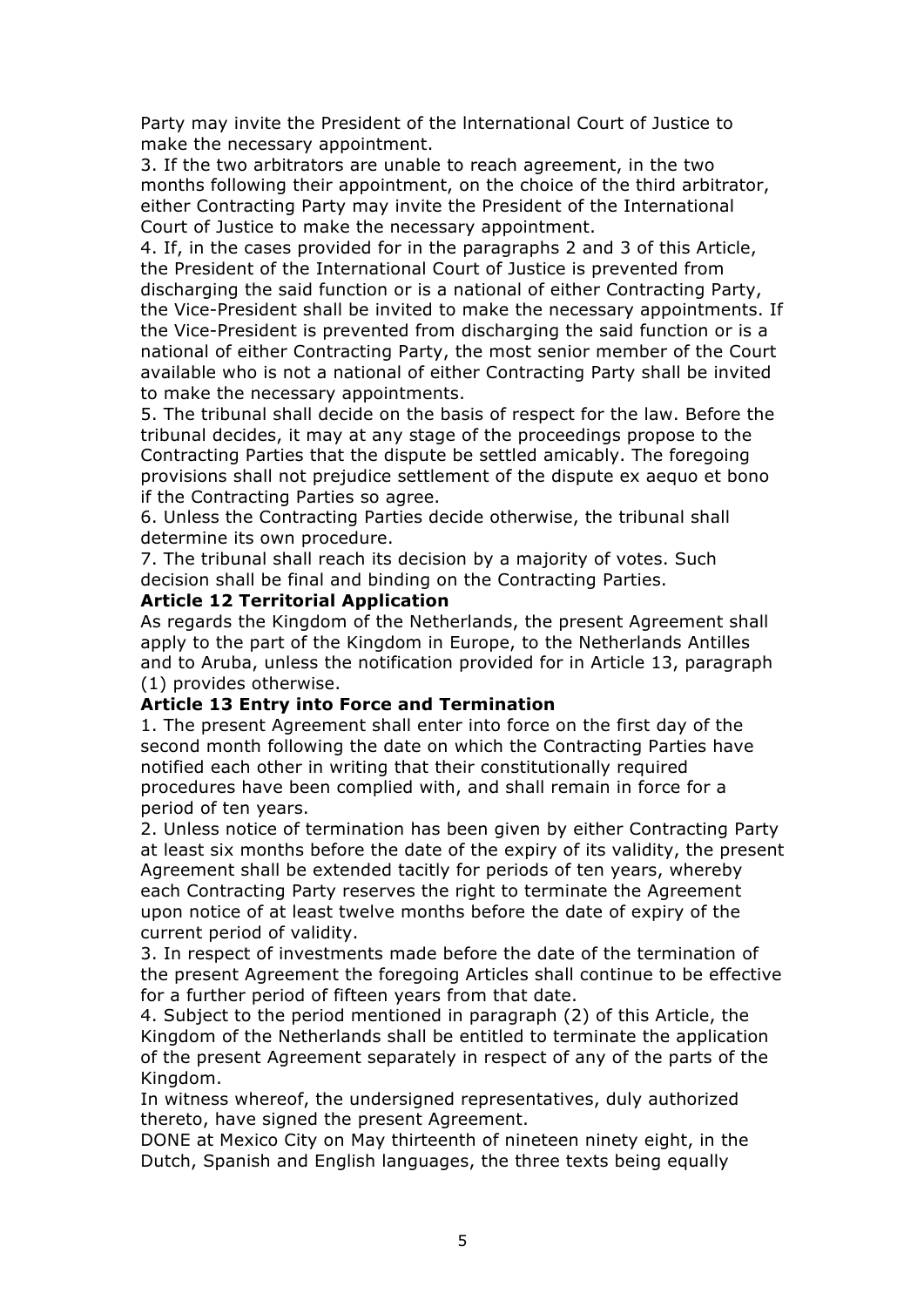authentic. In case of difference of interpretation the English text will prevail.

*For the Kingdom of the Netherlands,* (sd.) G. J. WIJERS Hans Wijers Minister for Economic Affairs *For the United Mexican States,* (sd.) HERMINIO BLANCO MENDOZA Herminio Blanco Mendoza Secretary of Trade and Industrial Development

## **Protocol**

On signing the Agreement on promotion, encouragement and reciprocal protection of investments between the Kingdom of the Netherlands and the United Mexican States, the undersigned plenipotentiaries have, in addition, agreed on the following provisions which shall be regarded as an integral part of the said Agreement.

## **Ad Article 1(1)**

By way of interpretation of this paragraph and in particular of subparagraph (b) thereof, the benchmark definition of foreign direct investment of the Organisation for Economic Cooperation and Development (OECD), as well as any further development in that respect, as applicable on the date the investment was made, is hereby incorporated by reference.

## **Ad Article 1(2)**

The exclusion of certain items from the definition of the term "investment" is without prejudice to the rights and obligations connected with such items.

For the purposes of Article 5 all receivables of the investment expropriated must be taken into account when valuation is made.

# **Ad Article 1(1) (c) and 1(3) (c)**

The term "controlled" shall not comprise control through legal persons constituted in third countries, but only control through legal persons constituted in the territory of either Contracting Party.

## **Ad Article 3**

Notwithstanding the principle of national treatment, a Contracting Party may require an enterprise in its territory, owned or controlled by a national of the other Contracting Party, to provide routine information for statistical purposes concerning the investment. The Contracting Party requiring such information shall protect such business information that is confidential from any disclosure that would prejudice the competitive position of the investment.

## **Ad Article 4**

In case of serious balance of payments difficulties or the threat thereof, the United Mexican States may limit temporarily, for a maximum period of twelve months, the free transfer of capital pursuant to Article 4(1) (g) only. These restrictions shall be imposed on an equitable, nondiscriminatory and good faith basis.

## **Ad Article 4 (2)**

By way of interpretation of the last sentence of this paragraph, it is agreed that under that sentence a Contracting Party can neither apply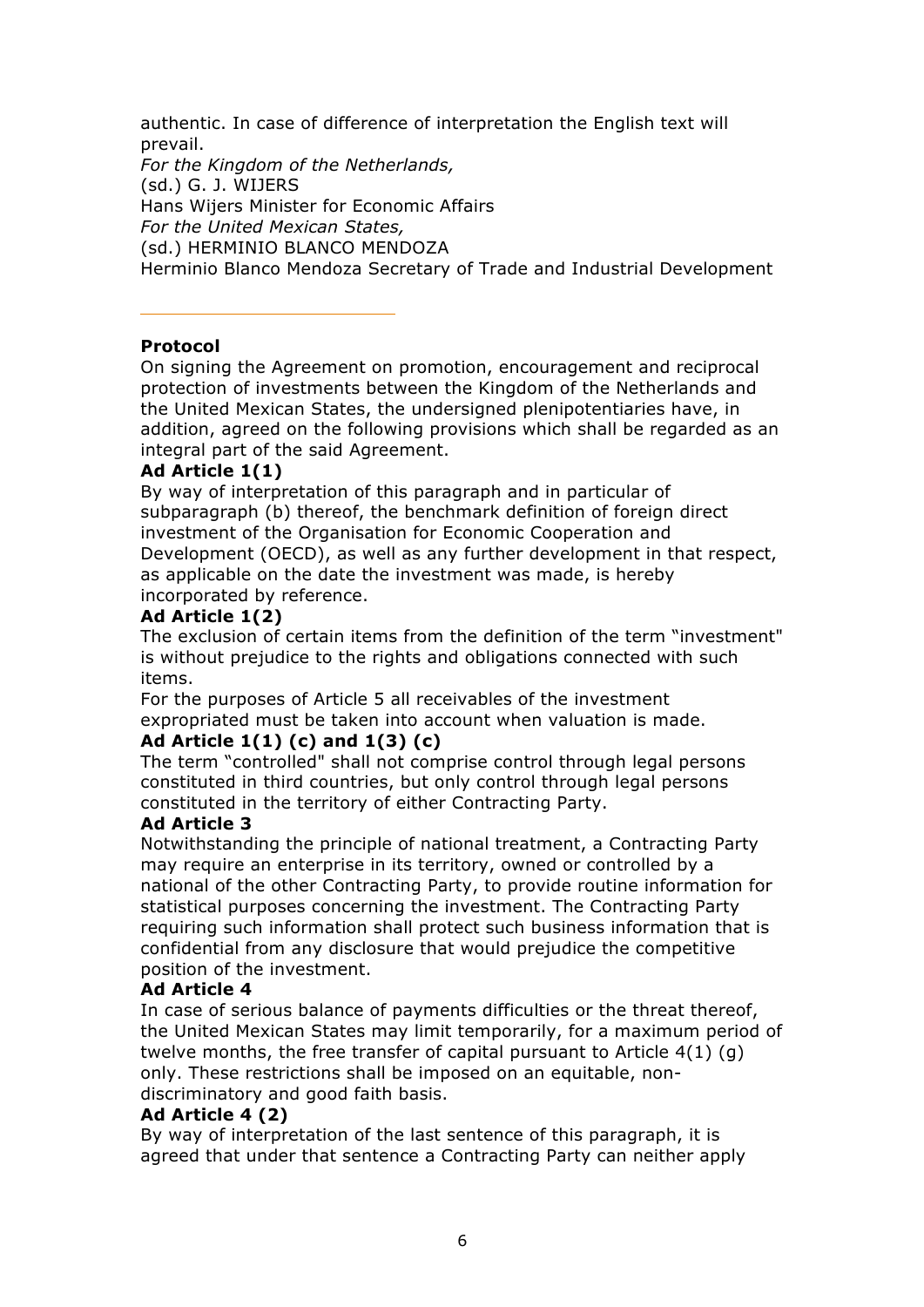measures in an unreasonable manner, nor use a reporting requirement to unduly delay a transfer.

## **Ad Article Two (2) of the Schedule**

An alleged breach of this Agreement must be causally linked to loss or damage to the national or enterprise for the national to have standing to bring a claim against the host state.

The damage, while imminent, will not need to have been incurred before the dispute is ripe for arbitration, but it must have occurred in order for the tribunal to take the corresponding decision, except in the case of Article Nine, paragraph (1), subparagraphs (a) and (d).

DONE at Mexico City on May thirteenth of nineteen ninety eight, in the Dutch, Spanish and English languages, the three texts being equally authentic. In case of difference of interpretation the English text will prevail.

*For the Kingdom of the Netherlands,* (sd.) G. J. WIJERS Hans Wijers Minister for Economic Affairs

*For the United Mexican States,*

(sd.) HERMINIO BLANCO MENDOZA

Herminio Blanco Mendoza Secretary of Trade and Industrial Development

## **Schedule**

Settlement of Disputes between a Contracting Party and a national of the other Contracting Party

## **Article One Definitions**

For the purposes of this Schedule:

*disputing national* means a national that makes a claim under this Agreement;

*disputing party* means the disputing national or the disputing Contracting Party;

*disputing Contracting Party* means a Contracting Party against which a claim is made under this Agreement;

*disputing parties* means the disputing national and the disputing Contracting Party;

*enterprise* means a legal person of one Contracting Party owned or controlled by a national of the other Contracting Party;

*ICSID* means the International Centre for the Settlement of Investment Disputes;

*ICSID Convention* means the Convention on the Settlement of Investment Disputes between States and Nationals of other States, done at Washington, March 18, 1965;

*New York Convention* means the United Nations Convention on the Recognition and Enforcement of Foreign Arbitral Awards, done at New York, June 10, 1958;

*Secretary-General* means the Secretary-General of ICSID;

*tribunal* means an arbitration tribunal established under Article Six of this Schedule;

*tribunal of consolidation* means an arbitration tribunal established under Article Seven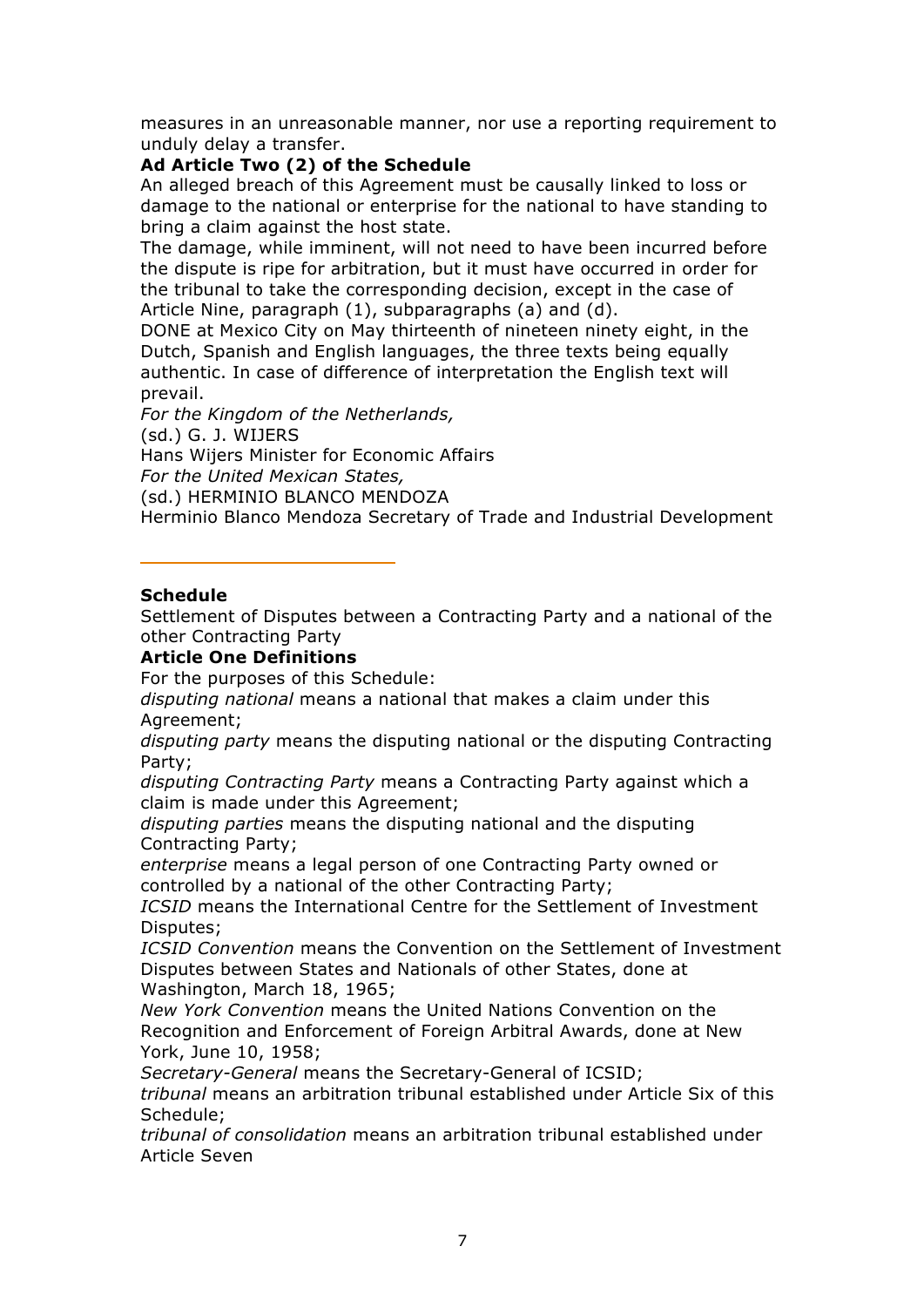*UNCITRAL Arbitration Rules* means the arbitration rules of the United Nations Commission on International Trade Law, approved by the United Nations General Assembly on December 15, 1976.

## **Article Two Settlement of Disputes between a Contracting Party and a national of the other Contracting Party**

1. This Schedule establishes a mechanism for the settlement of investment disputes arising from the date the Agreement enters into force.

2. A national of a Contracting Party, either on its own or on behalf of an enterprise of the other Contracting Party, may submit a claim to arbitration based on the fact that the other Contracting Party has breached an obligation under this Agreement, provided the national or its investment have incurred a loss or damage by reason of, or arising out of that breach.

3. A national may not make a claim if more than three years have elapsed from the date on which the national first acquired, or should have first acquired, knowledge of the alleged breach and knowledge of the loss or damage suffered by it.

4. An enterprise may not submit a claim to arbitration under this Schedule.

5. In case a national of the Kingdom of the Netherlands or its enterprise initiates proceedings before any judicial or administrative tribunal of the United Mexican States with respect to a measure that is alleged to be a breach of this Agreement, the dispute may only be submitted to arbitration under this Article if the competent national tribunal has not rendered judgement in the first instance on the merits of the case. The foregoing does not apply to administrative proceedings before the administrative authorities executing the measure that is alleged to be a breach.

6. If a national of a Contracting Party submits a claim to arbitration, neither the national, nor its enterprise, may initiate or continue proceedings before a national tribunal.

## **Article Three Settlement of a Claim through Consultation and Negotiation**

The disputing parties should first attempt to settle a claim through consultation or negotiation.

## **Article Four Submission of a Claim to Arbitration**

1. Provided that six months have elapsed since the events giving rise to a claim ocurred a disputing national may submit the claim to arbitration under:

- a)the ICSID Convention, provided that both the disputing Contracting Party and the Contracting Party of the national are parties to the Convention;
- b)the Additional Facility Rules of ICSID, provided that either the disputing Contracting Party or the Contracting Party of the national, but not both, is a party to the ICSID Convention;
- c)the UNCITRAL Arbitration Rules.

2. The disputing national shall deliver to the disputing Contracting Party written notice of the intention to submit a claim to arbitration at least ninety days before the claim is submitted; this notice could be submitted, at the earliest, after the first three months of the six months mentioned in paragraph 1 above have elapsed.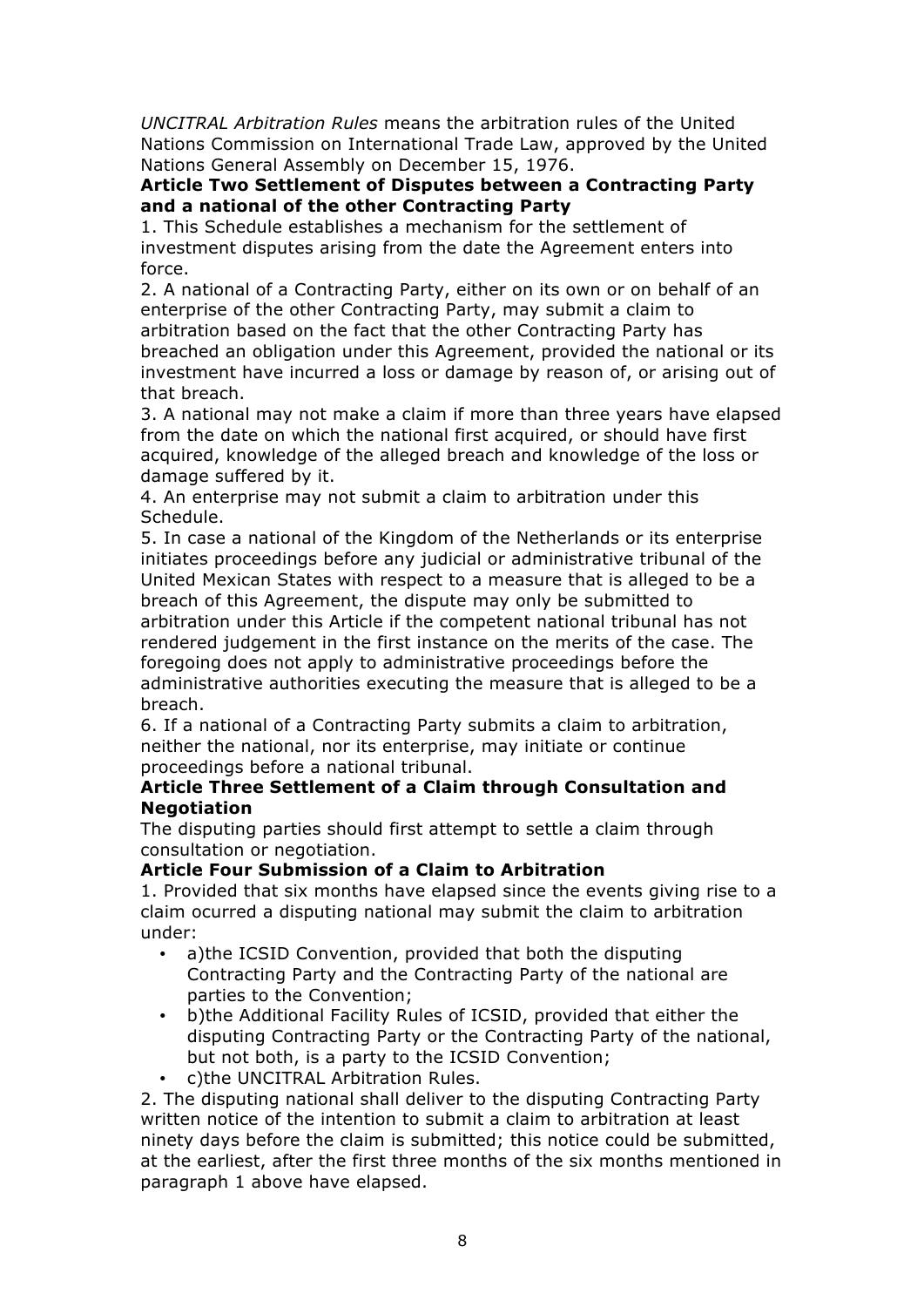3. The applicable arbitration rules shall govern the arbitration except to the extent modified by this Schedule.

## **Article Five Consent to Arbitration**

1. Each Contracting Party consents to the submission of a claim to arbitration in accordance with the procedures set out in this Schedule. 2. The consent given by paragraph (1) and the submission by a disputing national of a claim to arbitration shall satisfy the requirement of:

- a)Chapter II of the ICSID Convention (Jurisdiction of the Centre) and the Additional Facility Rules for written consent of the parties;
- b)Article II of the New York Convention for an agreement in writing;
- c)Article I of the UNCITRAL Arbitration Rules: "The parties to a contract have agreed in writing".

## **Article Six Number of Arbitrators and Method of Appointment**

1. Unless the disputing parties otherwise agree, the tribunal shall comprise three arbitrators, one arbitrator appointed by each of the disputing parties and the third, who shall be the presiding arbitrator, appointed by the arbitrators.

2. The arbitrators appointed under this Schedule, shall have experience in international law and investment matters.

3. If a tribunal established under this Schedule has not been constituted within ninety days from the date that a claim is submitted to arbitration, either because a disputing party fails to appoint an arbitrator or the appointed arbitrators are unable to agree on a presiding arbitrator, any of the disputing parties, may invite the Secretary-General to appoint, at his discretion, the arbitrator or arbitrators not yet appointed. Nevertheless, the Secretary-General, in the case of the appointment of the presiding arbitrator, shall assure that the said presiding arbitrator is neither a national of the disputing Contracting Party, nor a national of the Contracting Party of the disputing national.

## **Article Seven Consolidation**

1. A tribunal of consolidation established under this Article shall be installed under the UNCITRAL Arbitration Rules and shall conduct its proceedings in accordance with those Rules, except as modified by this Schedule.

2. Proceedings will be consolidated in the following cases:

- a)when a disputing national submits a claim on behalf of an enterprise that it controls directly or indirectly and, simultaneously, another national or nationals participating in the same enterprise, but not controlling it, submit claims on their own behalf as a consequence of the same breaches; or
- b)when two or more claims are submitted to arbitration arising from common legal and de facto issues.

3. The tribunal of consolidation will decide the jurisdiction of the claims and will jointly review such claims, unless it determines that the interests of any disputing party are harmed.

## **Article Eight Governing Law**

1. A tribunal established under this Schedule shall decide the submitted issues in dispute in accordance with this Agreement and the applicable rules of law.

2. An interpretation jointly formulated and agreed by the Contracting Parties of a provision of this Agreement shall be binding on any tribunal established under this Schedule. If the Contracting Parties fail to submit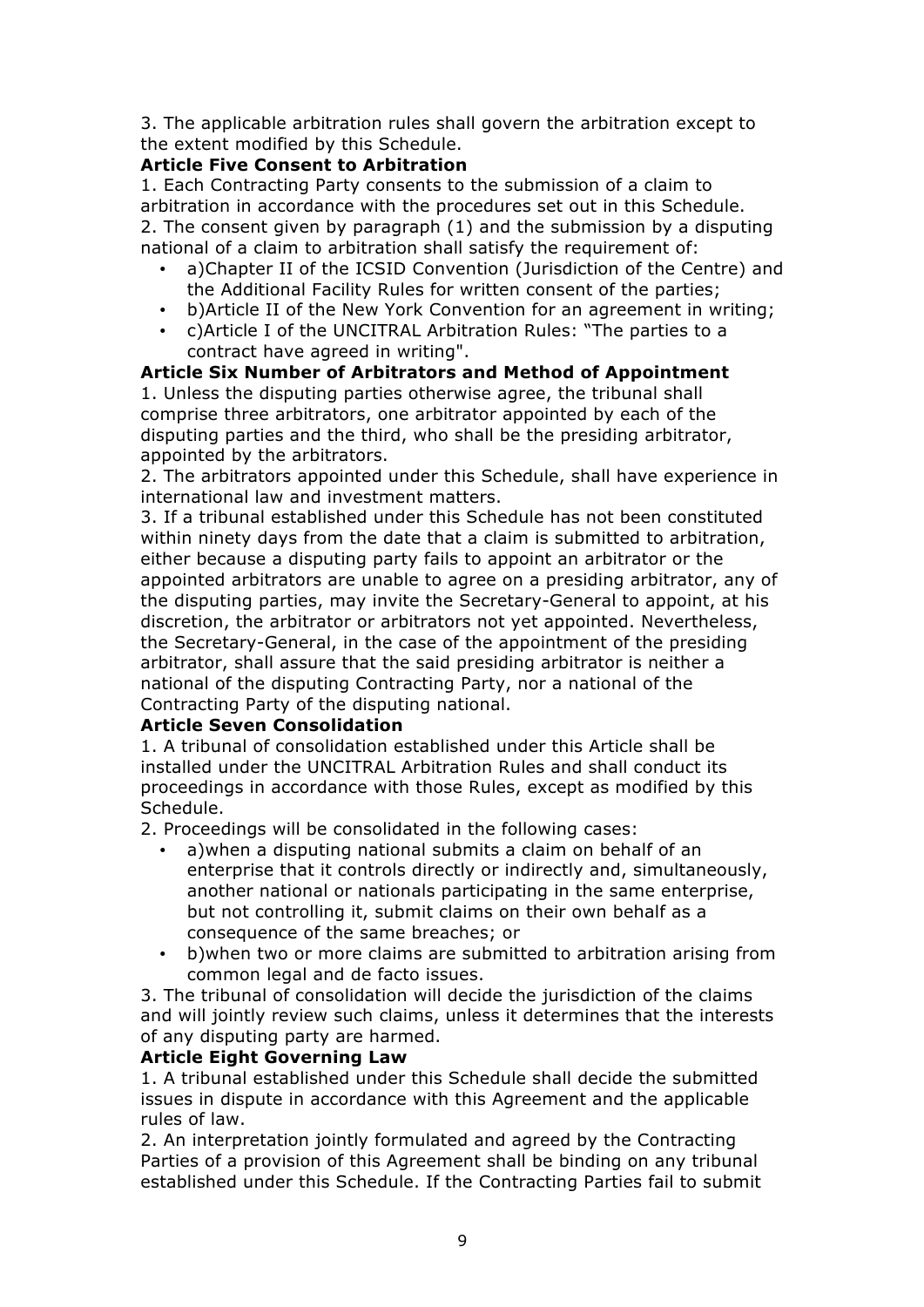an interpretation within sixty days from the date of the request of either Contracting Party, the tribunal shall decide the issue.

# **Article Nine Final Award**

•

•

1. Where a tribunal established under this Schedule makes a final award against a Contracting Party, the tribunal may only award, separately or jointly:

- a)a declaration that the Contracting Party has failed to comply with its obligations under this Agreement;
- b)monetary damages and any applicable interest;
- c)restitution of property, in which case the award may provide that the disputing Contracting Party may pay monetary damages and any applicable interest in lieu of restitution;
- d)with the agreement of the parties to the dispute, any other form of relief.
- 2. Where a claim is made by a national on behalf of an enterprise:
	- a)an award of restitution of property shall provide that the restitution be made to the enterprise;
	- b)an award of monetary damages and any applicable interest shall provide that the sum be paid to the enterprise.

3. The award shall provide that it is made without prejudice to any right that any person with a legal interest may have in the relief under applicable domestic law.

4. A tribunal established under this Schedule may not order a contracting Party to pay punitive damages.

## **Article Ten Finality and Enforcement of an Award**

1. An award made by a tribunal established under this Schedule shall solely be binding for the disputing parties and only with respect to the particular case.

2. Subject to paragraph (3) of this Article and to the applicable review procedure for an interim award, a disputing party shall abide by and comply with an award without delay.

3. A disputing party may not seek enforcement of a final award until:

- a)in the case of a final award made under the ICSID Convention:
- $\circ$  i)one hundred and twenty days have elapsed from the date the award was rendered and no disputing party has requested revision or annulment of the award, or
- o ii)revision or annulment proceedings have been completed; and
- b)in the case of a final award under the ICSID Additional Facility Rules or the UNCITRAL Arbitration Rules:
	- o i)three months have elapsed from the date the award was rendered and no disputing party has commenced a proceeding to revise, set aside or annul the award, or
	- o ii)a court has dismissed an application to revise, set aside or annul the award and there is no further appeal, or
	- o iii)a court has allowed an application to revise, set aside or annul the award and the proceedings have been completed and there is no further appeal.

4. Each Contracting Party shall provide for the enforcement of an award in its territory.